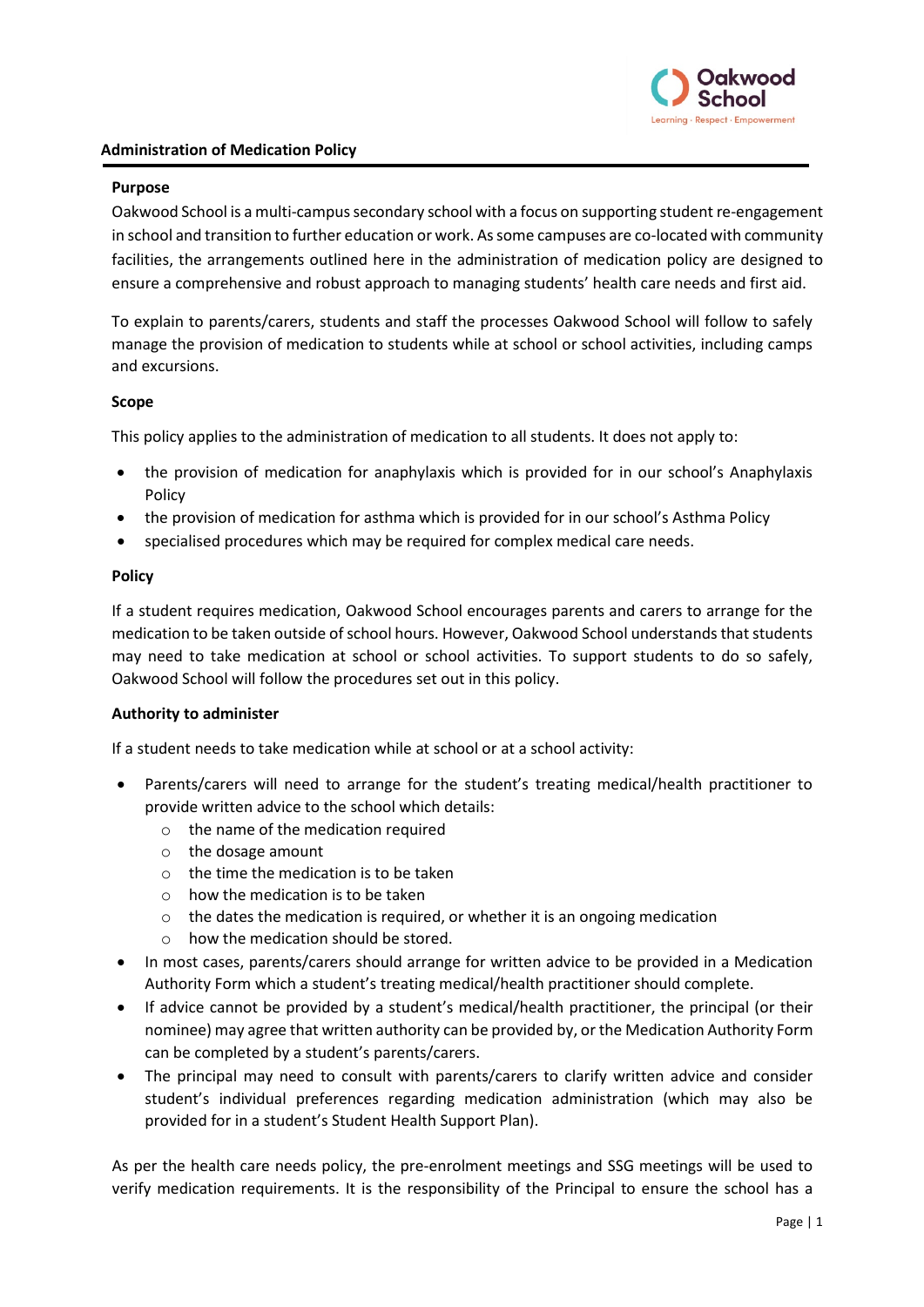

record of the student's medical information.

Parents/carers can contact the Oakwood School office for a Medication Authority Form.

### **Administering medication**

Any medication brought to school by a student needs to be clearly labelled with:

- the student's name
- the dosage required
- the time the medication needs to be administered.

Parents/carers need to ensure that the medication a student has at school is within its expiry date. If school staff become aware that the medication a student has at school has expired, they will promptly contact the student's parents/carers who will need to arrange for medication within the expiry date to be provided.

If a student needs to take medication at school or a school activity, the principal (or their nominee) will ensure that:

- 1. Medication is administered to the student in accordance with the Medication Authority Form so that:
	- the student receives their correct medication
	- in the proper dose
	- via the correct method (for example, inhaled or orally)
	- at the correct time of day.
- 2. A log is kept of medicine administered to a student. Where possible, two staff members will supervise the administration of medication.
- 3. Where possible, two staff members will supervise the administration of medication.
- 4. The teacher in charge of a student at the time their medication is required:
	- is informed that the student needs to receive their medication
	- if necessary, release the student from class to obtain their medication.

### *Self-administration*

In some cases, it may be appropriate for students to self-administer their medication. The principal may consult with parents/carers and consider advice from the student's medical/health practitioner to determine whether to allow a student to self-administer their medication.

If the principal decides to allow a student to self-administer their medication, the principal may require written acknowledgement from the student's medical/health practitioner, or the student's parents/carers that the student will self-administer their medication.

## **Storing medication**

The principal (or their nominee) will put in place arrangements so that medication is stored:

- securely to minimise risk to others
- in a place only accessible by staff who are responsible for administering the medication
- In a locked cupboard, on a separate shelf, clearly labelled and away from first aid kits
- according to packet instructions, particularly in relation to temperature.
- Medication that is required to be refrigerated will be clearly labelled and stored in a refrigerator in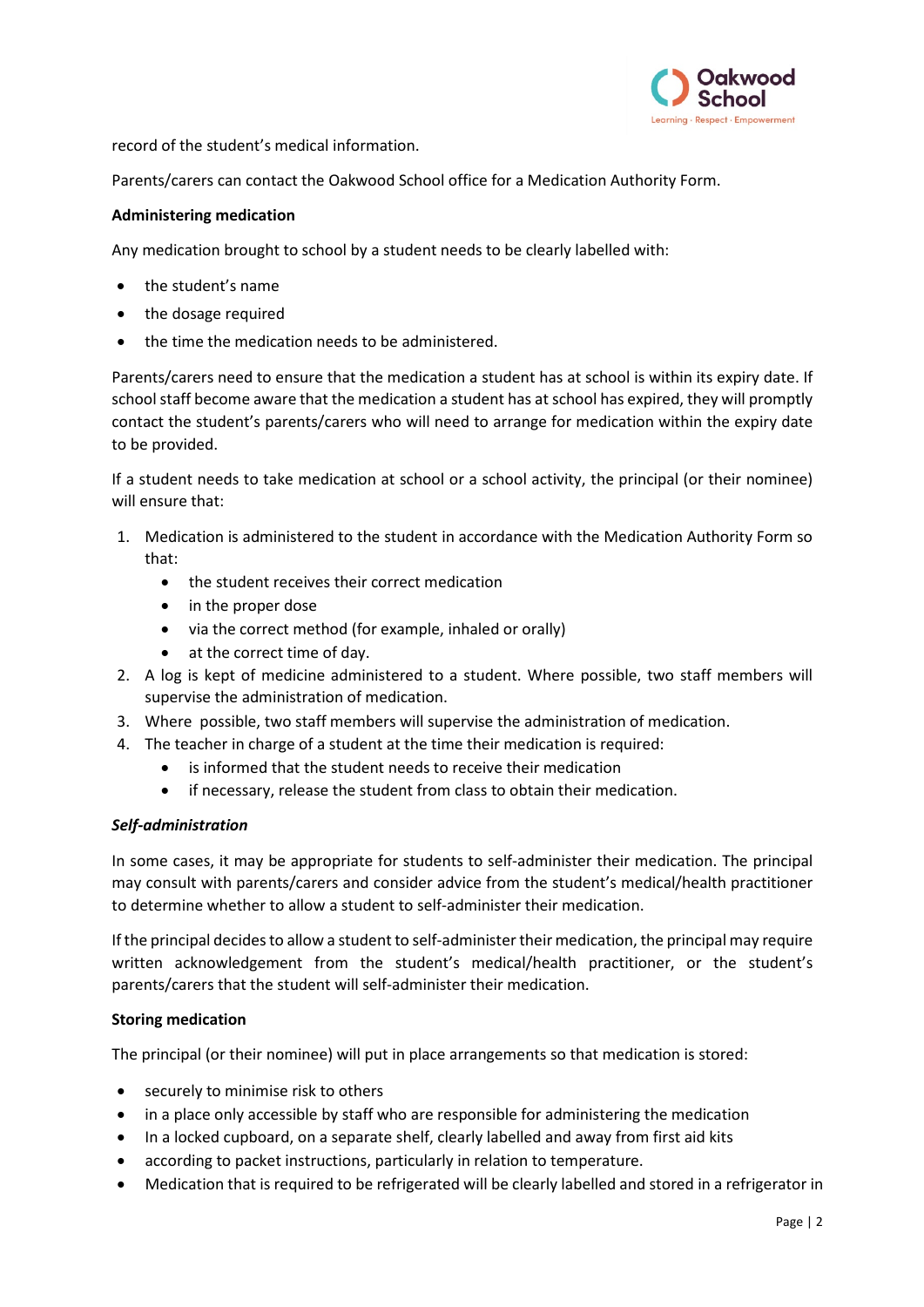

the staff room/office at each location.

• For most students, Oakwood School will store student medication in the school's first aid room at each location.

As per the health care needs policy, the pre-enrolment meetings and SSG meetings will be used to verify medication requirements.

The principal may decide, in consultation with parents/carers and/or on the advice of a student's treating medical/health practitioner:

- that the students medication should be stored securely in the student's classroom if quick access might be required.
- to allow the student to carry their own medication with them, preferably in the original packaging if:
	- $\circ$  the medication does not have special storage requirements, such as refrigeration
	- $\circ$  doing so does not create potentially unsafe access to the medication by other students.

#### **Warning**

Oakwood School will not:

- in accordance with Department of Education and Training policy, store or administer analgesics such as aspirin and paracetamol as a standard first aid strategy as they can mask signs and symptoms of serious illness or injury
- allow a student to take their first dose of a new medication at school in case of an allergic reaction. This should be done under the supervision of the student's parents, carers or health practitioner
- allow use of medication by anyone other than the prescribed student except in a life threatening emergency, for example if a student is having an asthma attack and their own puffer is not readily available.

### **Medication error**

If a student takes medication incorrectly, staff will endeavour to:

| <b>Step</b>    | <b>Action</b>                                                                             |
|----------------|-------------------------------------------------------------------------------------------|
| 1.             | If required, follow first aid procedures outlined in the student's Health Support Plan or |
|                | other medical management plan.                                                            |
| $\mathsf{Z}$ . | Ring the Poisons Information Line, 13 11 26 and give details of the incident and the      |
|                | student.                                                                                  |
| β.             | Act immediately upon their advice, such as calling Triple Zero "000" if advised to do so. |
| $\overline{4}$ | Contact the student's parents/carers or emergency contact person to notify them of the    |
|                | medication error and action taken.                                                        |
| 5.             | Review medication management procedures at the school in light of the incident.           |

In the case of an emergency, school staff may call Triple Zero "000" for an ambulance at any time.

#### **Communication**

This policy will be communicated to our school community in the following ways

- Included in staff induction processes
- Available publicly on our school's website